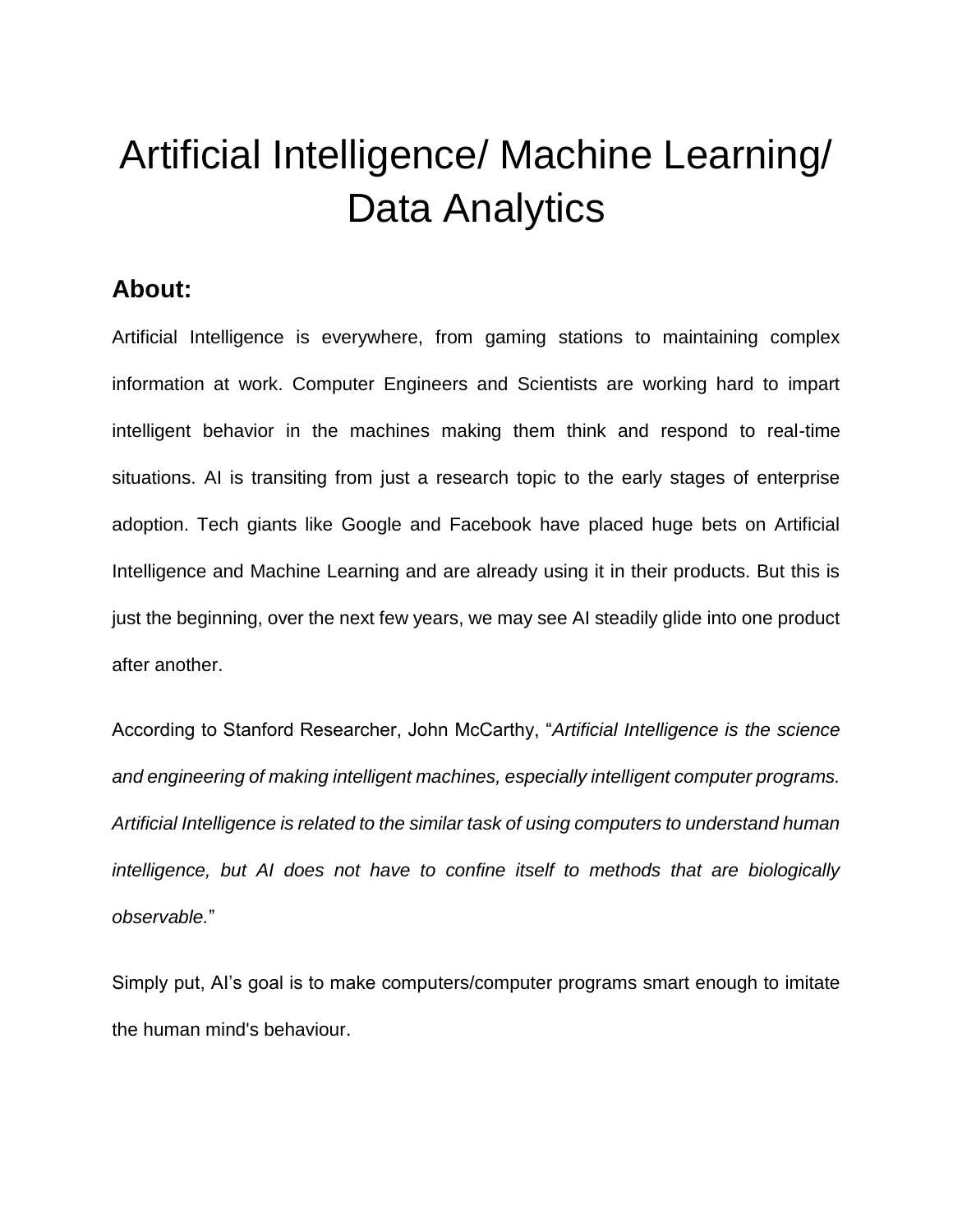Artificial Intelligence and Machine Learning are much trending and also confusing terms nowadays. Machine Learning (ML) is a subset of Artificial Intelligence. ML is a science of designing and applying algorithms that are able to learn things from past cases. If some behaviour exists in the past, then you may predict if it can happen again. Means if there are no past cases then there is no prediction.

ML can be applied to solve tough issues like credit card fraud detection, enable selfdriving cars and face detection and recognition. ML uses complex algorithms that constantly iterate over large data sets, analyzing the patterns in data and facilitating machines to respond to different situations for which they have not been explicitly programmed. The machines learn from history to produce reliable results. The ML algorithms use Computer Science and Statistics to predict rational outputs.

The term data analytics refers to the process of examining datasets to draw conclusions about the information they contain. Data analytic techniques enable you to take raw data and uncover patterns to extract valuable insights from it.

Today, many data analytics techniques use specialized systems and software that integrate machine learning algorithms, automation and other capabilities.

Data has the potential to provide a lot of value to businesses, but to unlock that value, you need the analytics component. Analysis techniques give businesses access to insights that can help them to improve their performance. It can help you improve your knowledge of your customers, ad campaigns, budget and more.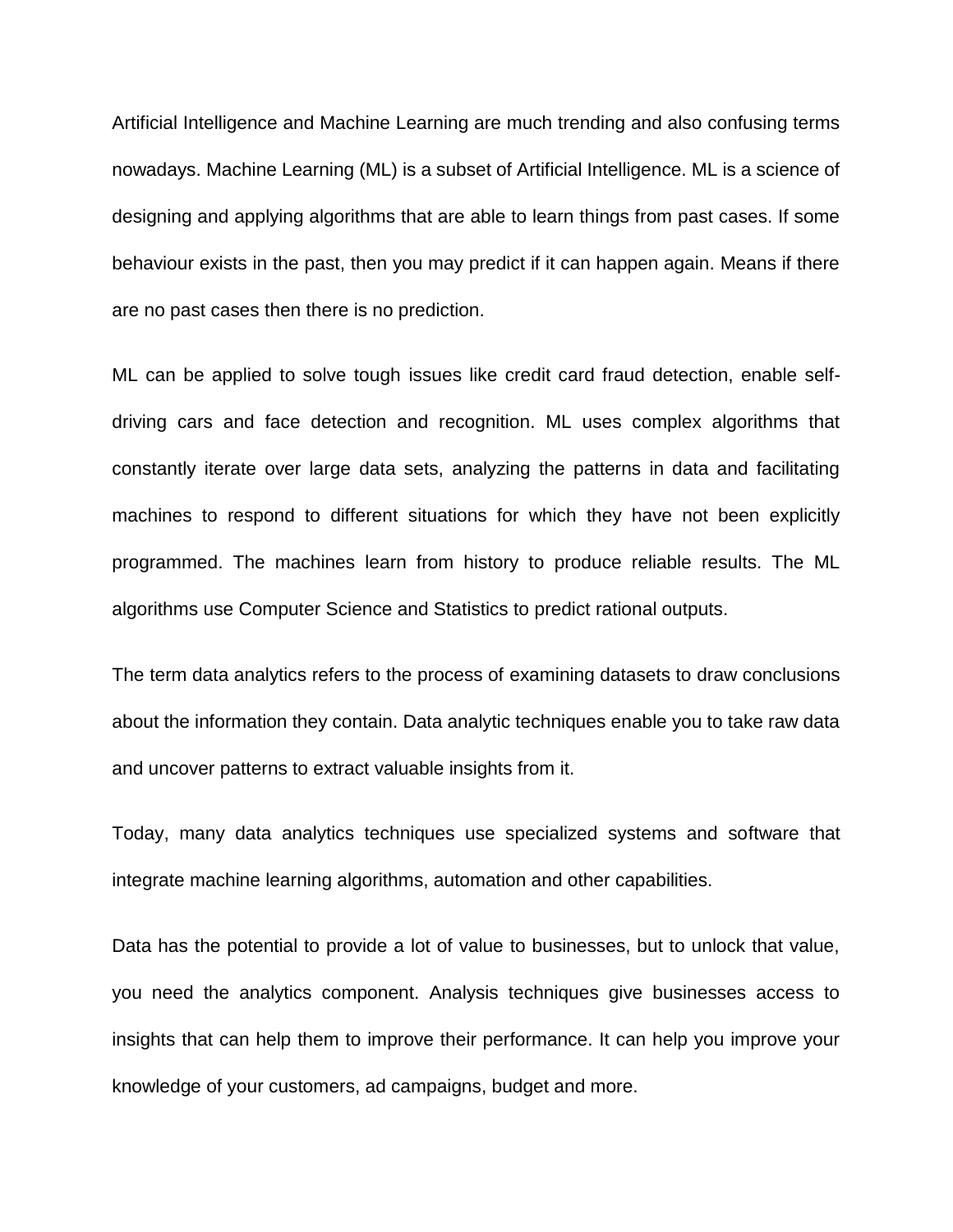As the importance of data analytics in the business world increases, it becomes more critical that your company understand how to implement it.

With this background, we have grouped these THREE topics under one domain. Since they are tightly coupled with each other, we can always explore them in general to begin with and later, focus on the particular topic based on the interest.

## **Pre-Requisites:**

Strong foundation in Math

**Calculus** 

Algebra

**Probability** 

**Statistics** 

# **Topics Involved:**

Mathematics & Statistics

<https://www.freecodecamp.org/news/statistics-for-data-science/>

<https://www.youtube.com/watch?v=o8f2w0Q0ME4>

MS Excel

https://www.youtube.com/watch?v=xhFDYKqWlqw

- Python Programming

https://www.youtube.com/watch?v=rfscVS0vtbw

- Pandas and Numpy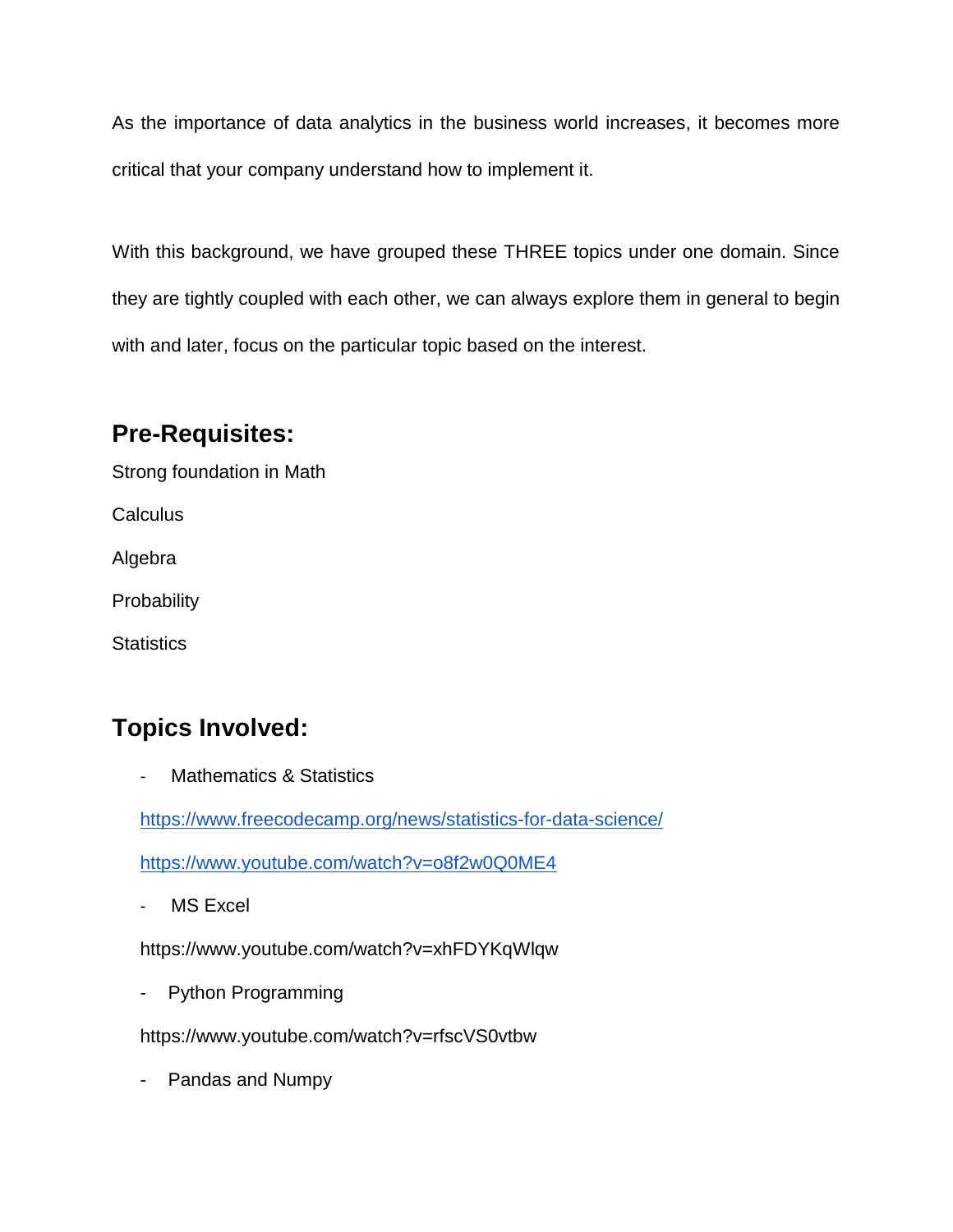https://www.youtube.com/watch?v=GPVsHOlRBBI

**TensorFlow** 

https://www.youtube.com/watch?v=tPYj3fFJGjk

- ML Models
- Matlab/Octave
- Power BI
- Tableau
- **IBM Watson**
- **Jupyter**

https://www.youtube.com/watch?v=HW29067qVWk

skLearn

https://www.youtube.com/watch?v=pqNCD\_5r0IU

## **Syllabus:**

#### **Level 1:**

1. Linear Regression vs Logistic Regression a) Predict the price of a home based on multiple different variables using Boston House **Dataset Container (Linear Regression**) b) Train a model to distinguish between different species of the Iris flower based on sepal length, sepal width, petal length, and petal width (Logistic Regression)

[https://www.javatpoint.com/linear-regression-vs-logistic-regression-in-machine](https://www.javatpoint.com/linear-regression-vs-logistic-regression-in-machine-learning#:~:text=Linear%20regression%20is%20used%20to,given%20set%20of%20independent%20variables.&text=Logistic%20regression%20is%20used%20for%20solving%20Classification%20problems)[learning#:~:text=Linear%20regression%20is%20used%20to,given%20set%20of](https://www.javatpoint.com/linear-regression-vs-logistic-regression-in-machine-learning#:~:text=Linear%20regression%20is%20used%20to,given%20set%20of%20independent%20variables.&text=Logistic%20regression%20is%20used%20for%20solving%20Classification%20problems) [%20independent%20variables.&text=Logistic%20regression%20is%20used%20f](https://www.javatpoint.com/linear-regression-vs-logistic-regression-in-machine-learning#:~:text=Linear%20regression%20is%20used%20to,given%20set%20of%20independent%20variables.&text=Logistic%20regression%20is%20used%20for%20solving%20Classification%20problems) [or%20solving%20Classification%20problems.](https://www.javatpoint.com/linear-regression-vs-logistic-regression-in-machine-learning#:~:text=Linear%20regression%20is%20used%20to,given%20set%20of%20independent%20variables.&text=Logistic%20regression%20is%20used%20for%20solving%20Classification%20problems)

- 2. Data Visualisation using matplotlib and diff kinds of plots. (Bar, scatter, Time Series and **Histogram**) and the extent of the extent of the extent of the extent of the extent of the extent of the extent of the extent of the extent of the extent of the extent of the extent of the extent of the extent of the e
- 3. Implement K- Nearest Neighbour Algorithm for Iris dataset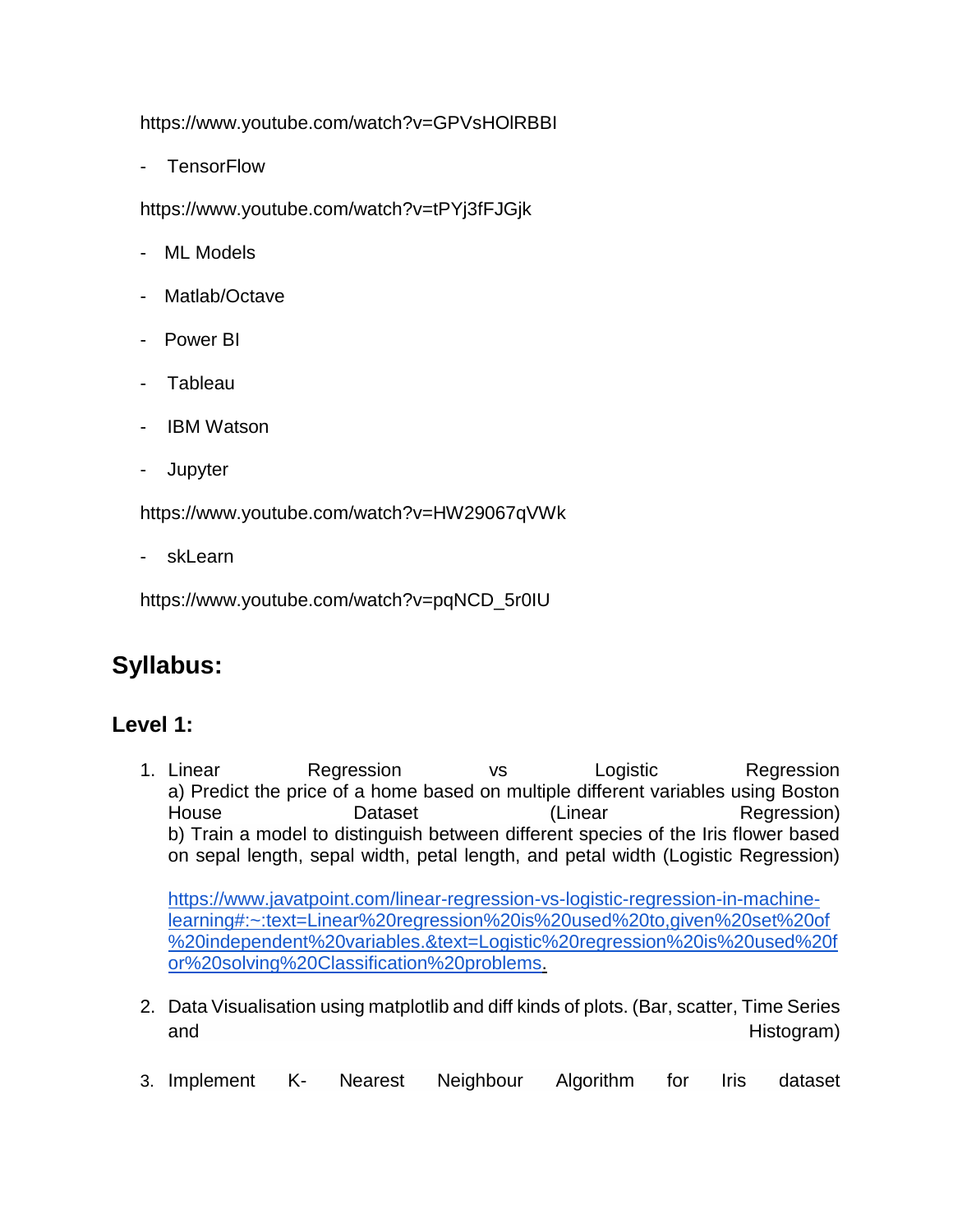[https://towardsdatascience.com/a-simple-introduction-to-k-nearest-neighbors](https://towardsdatascience.com/a-simple-introduction-to-k-nearest-neighbors-algorithm-b3519ed98e#:~:text=What%20is%20KNN%3F,how%20its%20neighbours%20are%20classified)[algorithm](https://towardsdatascience.com/a-simple-introduction-to-k-nearest-neighbors-algorithm-b3519ed98e#:~:text=What%20is%20KNN%3F,how%20its%20neighbours%20are%20classified)[b3519ed98e#:~:text=What%20is%20KNN%3F,how%20its%20neighbours%20ar](https://towardsdatascience.com/a-simple-introduction-to-k-nearest-neighbors-algorithm-b3519ed98e#:~:text=What%20is%20KNN%3F,how%20its%20neighbours%20are%20classified) [e%20classified](https://towardsdatascience.com/a-simple-introduction-to-k-nearest-neighbors-algorithm-b3519ed98e#:~:text=What%20is%20KNN%3F,how%20its%20neighbours%20are%20classified)

- 4. Implement Decision tree based ID3 algorithm using appropriate dataset and apply this to classify a new sample <https://iq.opengenus.org/id3-algorithm/>
- 5. Implement Naive Bayesian Classifier for text classification. Naive Bayes theorem is based on probabilities of events <https://www.geeksforgeeks.org/naive-bayes-classifiers/>
- 6. Ensemble techniques combine the decisions from multiple models to improve the overall performance. Apply the ensemble techniques on the Titanic Dataset, https://www.analyticsvidhya.com/blog/2018/06/comprehensive-guide-forensemble-models/
- 7. Exploratory Data analysis on Airbnb Data Formulate the scraped data into features that will assist the model to predict the listing's price using exploratory data analysis on the dataset

[https://towardsdatascience.com/exploratory-data-analysis-feature-engineering](https://towardsdatascience.com/exploratory-data-analysis-feature-engineering-and-modelling-using-supermarket-sales-data-part-1-228140f89298)[and-modelling-using-supermarket-sales-data-part-1-228140f89298](https://towardsdatascience.com/exploratory-data-analysis-feature-engineering-and-modelling-using-supermarket-sales-data-part-1-228140f89298)

8. Hyperparameter Tuning is used to fine-tune a model in order to obtain higher accuracy. Build a cat vs dog classifier and hyper tune in the parameters to obtain higher model. The frequency contract of the model.

<https://www.geeksforgeeks.org/hyperparameter-tuning/>

9. Image Classification using KMeans Clustering Classify a given set of images into a given number of categories using KMeans Clustering by using the MNIST dataset.

<https://towardsdatascience.com/image-clustering-using-k-means-4a78478d2b83>

10.Breast Cancer Classification with the help of Support Vector Machines - Correct and timely diagnosis of Breast Cancer, an exquisite disease is an essential matter in the medical field. Using the concept of Support Vector Machines, detect the possibility of breast cancer.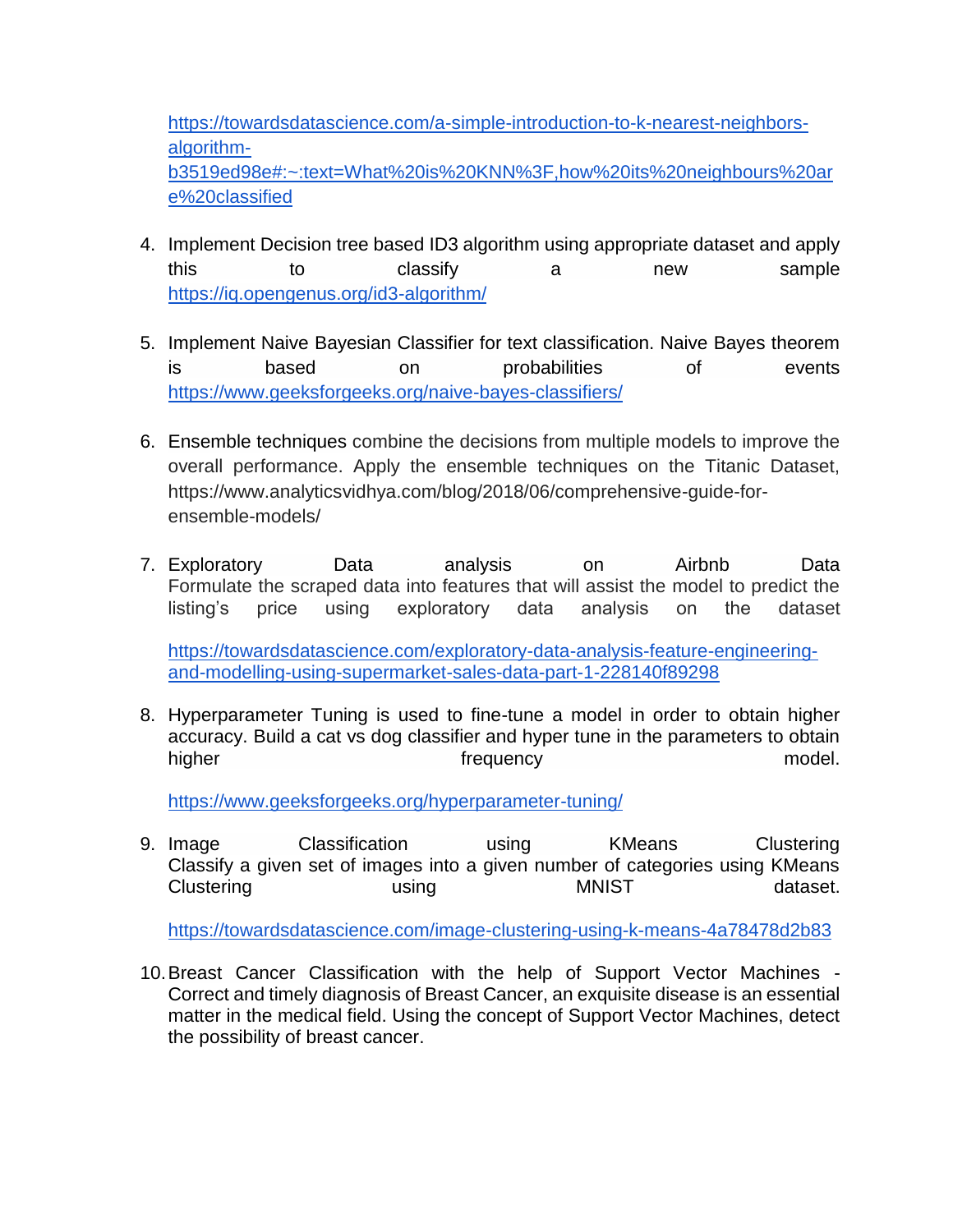[https://www.freecodecamp.org/news/svm-machine-learning-tutorial-what-is-the](https://www.freecodecamp.org/news/svm-machine-learning-tutorial-what-is-the-support-vector-machine-algorithm-explained-with-code-examples/)[support-vector-machine-algorithm-explained-with-code-examples/](https://www.freecodecamp.org/news/svm-machine-learning-tutorial-what-is-the-support-vector-machine-algorithm-explained-with-code-examples/)

- 11.Building a Machine Learning Model using H20.ai. Build a model and train the predictions using H20 framework (For eg. predicting quality wine) and of the contract of the contract of the contract of the contract of the contract of the contract of <https://www.kdnuggets.com/2020/01/h2o-framework-machine-learning.html>
- 12.Build an Artificial Neural Network using Back Propogation Algorithm. <https://www.ibm.com/cloud/learn/neural-networks>

### **Level 2:**

 A Bank wants to take care of customer retention for their product: savings accounts. The bank wants you to identify customers likely to churn balances below the minimum balance in the next quarter. You have the customers information such as age, gender, demographics along with their transactions with the bank. Your task as a data scientist would be to predict the propensity to churn for each customer.

Uber, Lyft, Ola and many more online ride hailing services are trying hard to use their extensive data to create data products such as pricing engines, driver allotment etc. To improve the efficiency of taxi dispatching systems for such services, it is important to be able to predict how long a driver will have his taxi occupied or in other words the trip duration. This project will cover techniques to extract important features and accurately predict trip duration for taxi trips in New York using data from TLC commission New York.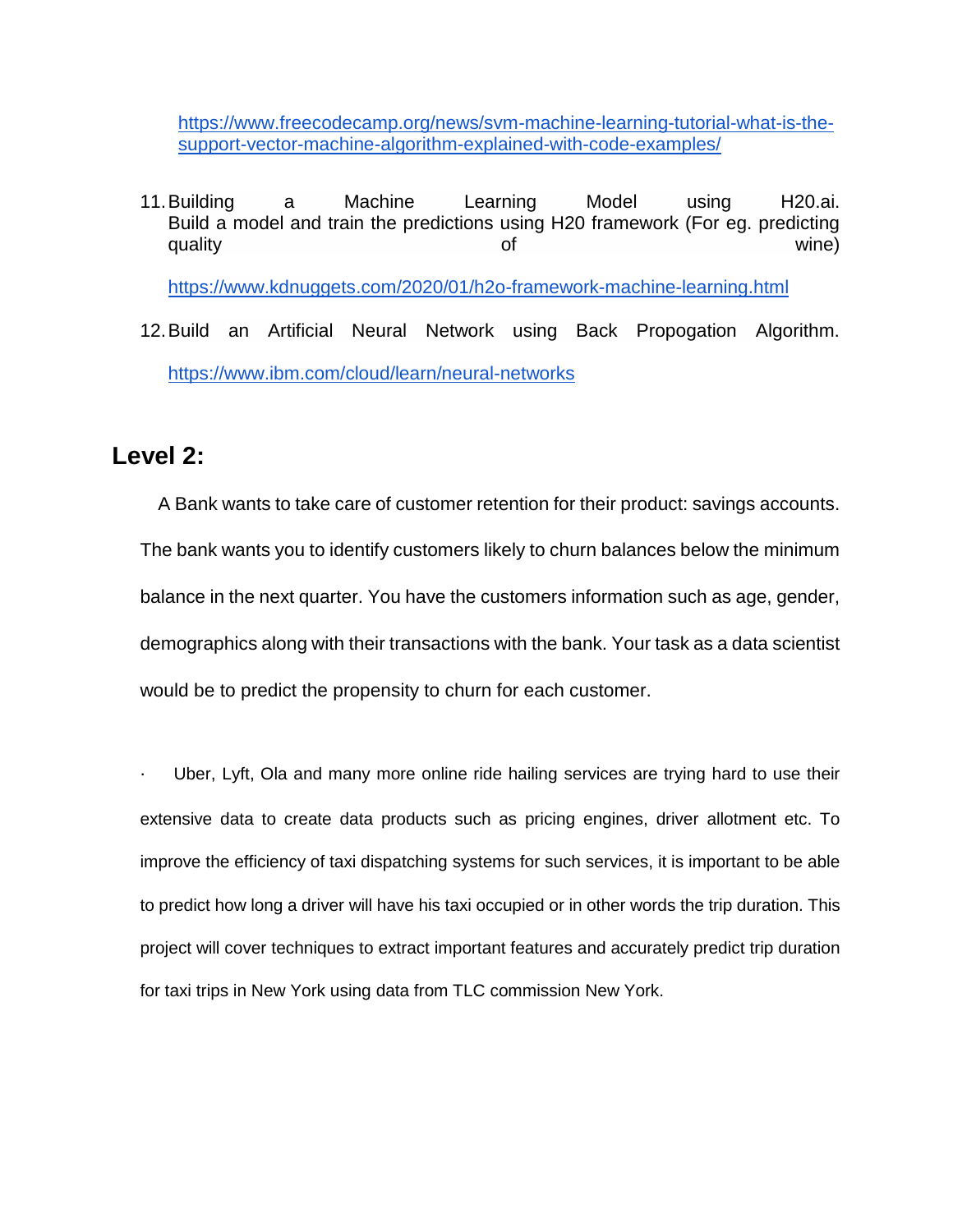· Leveraging IBM Watson's Natural Language Processing capabilities, you'll learn

how to plan, implement, test, and deploy chatbots

## **Level 3:**

You now have the skills required to work on an AI/ML project of your own. Feel free to

use any/all of the skills and equipment you have learnt in the last 2 levels.

## **Assessment:**

#### **Level 1:**

After completing this level, upload a photograph/video of the functioning circuit or model and show it to your domain co-ordinator.

You are required to provide a detailed report consisting of:

- 1. Project specifications
- 2. Challenges faced
- 3. Documentation (comments in your the code)
- 4. Material used
- 5. What you have learnt

After successfully completing the report, you'll be allowed to move on to level 2.

#### **Level 2:**

After completing this level, upload a photograph/video of the functioning circuit or model and show it to your domain co-ordinator.

You are required to provide a detailed report consisting of:

- 1. Project specifications
- 2. Challenges faced
- 3. Documentation
- 4. Material used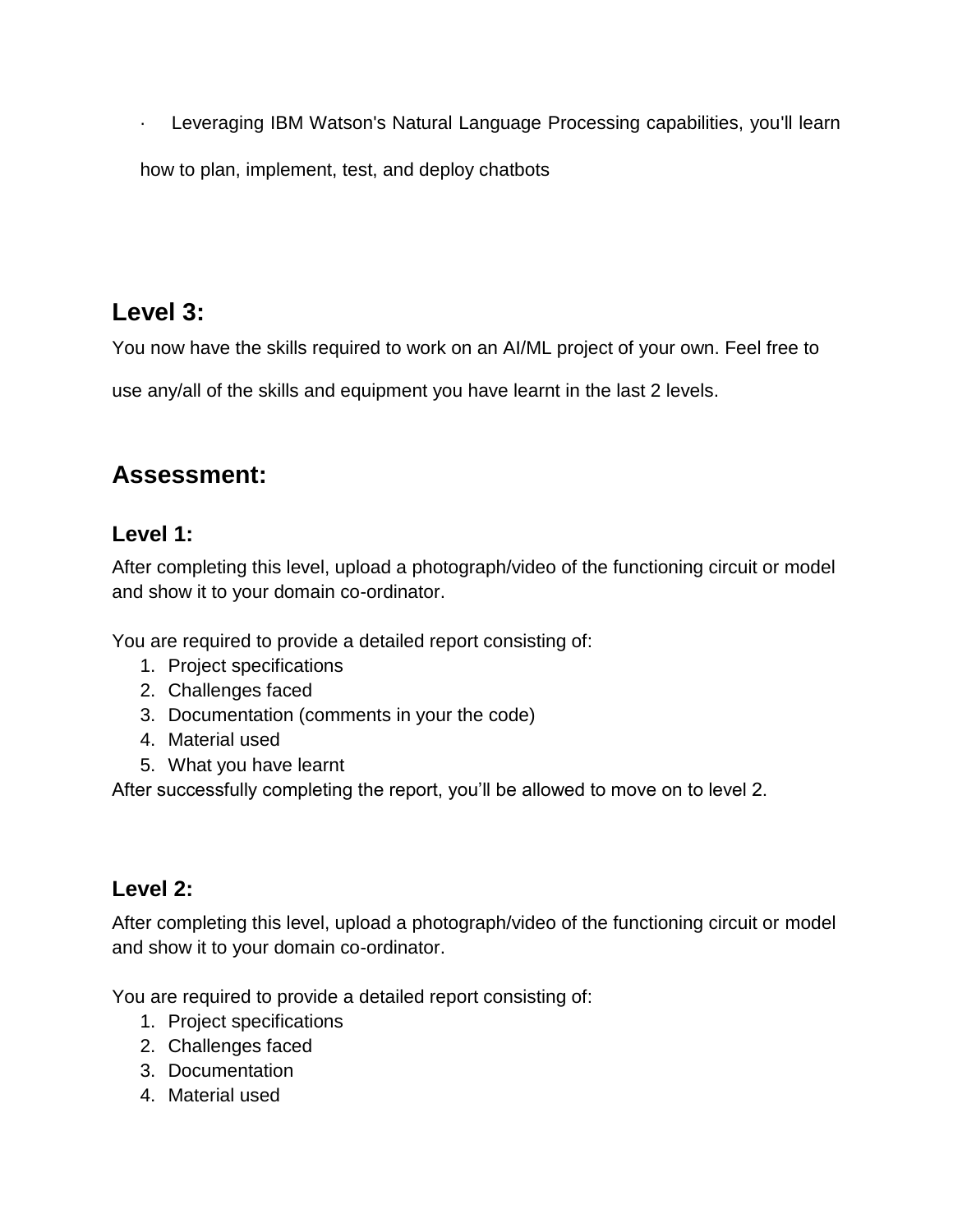5. What you have learnt

A date will be fixed on which you give a brief seminar on your report. After successfully completing both the report and seminar, you'll be allowed to move on to level 2.

#### **Level 3:**

Level 3 assessment will be on a case-by-case basis. Contact your coordinator for more details.

# **References:**

- <https://github.com/abhishekkrthakur/approachingalmost/blob/master/AAAMLP.pdf>
	- <https://builtin.com/artificial-intelligence>

- [https://www.javatpoint.com/difference-between-artificial-intelligence-and-machine](https://www.javatpoint.com/difference-between-artificial-intelligence-and-machine-learning)**[learning](https://www.javatpoint.com/difference-between-artificial-intelligence-and-machine-learning)** 

- <https://cloud.ibm.com/developer/watson/documentation>

## **Useful Links:**

- <https://docs.microsoft.com/en-us/windows/ai/windows-ml/>
- <https://www.appliedaicourse.com/course/11/Applied-Machine-learning-course>
- <https://aditya-bhattacharya.net/blogs/>
- <https://matplotlib.org/>

[https://www.freecodecamp.org/news/how-to-build-and-train-k-nearest-neighbors-ml](https://www.freecodecamp.org/news/how-to-build-and-train-k-nearest-neighbors-ml-models-in-python/)[models-in-python/](https://www.freecodecamp.org/news/how-to-build-and-train-k-nearest-neighbors-ml-models-in-python/)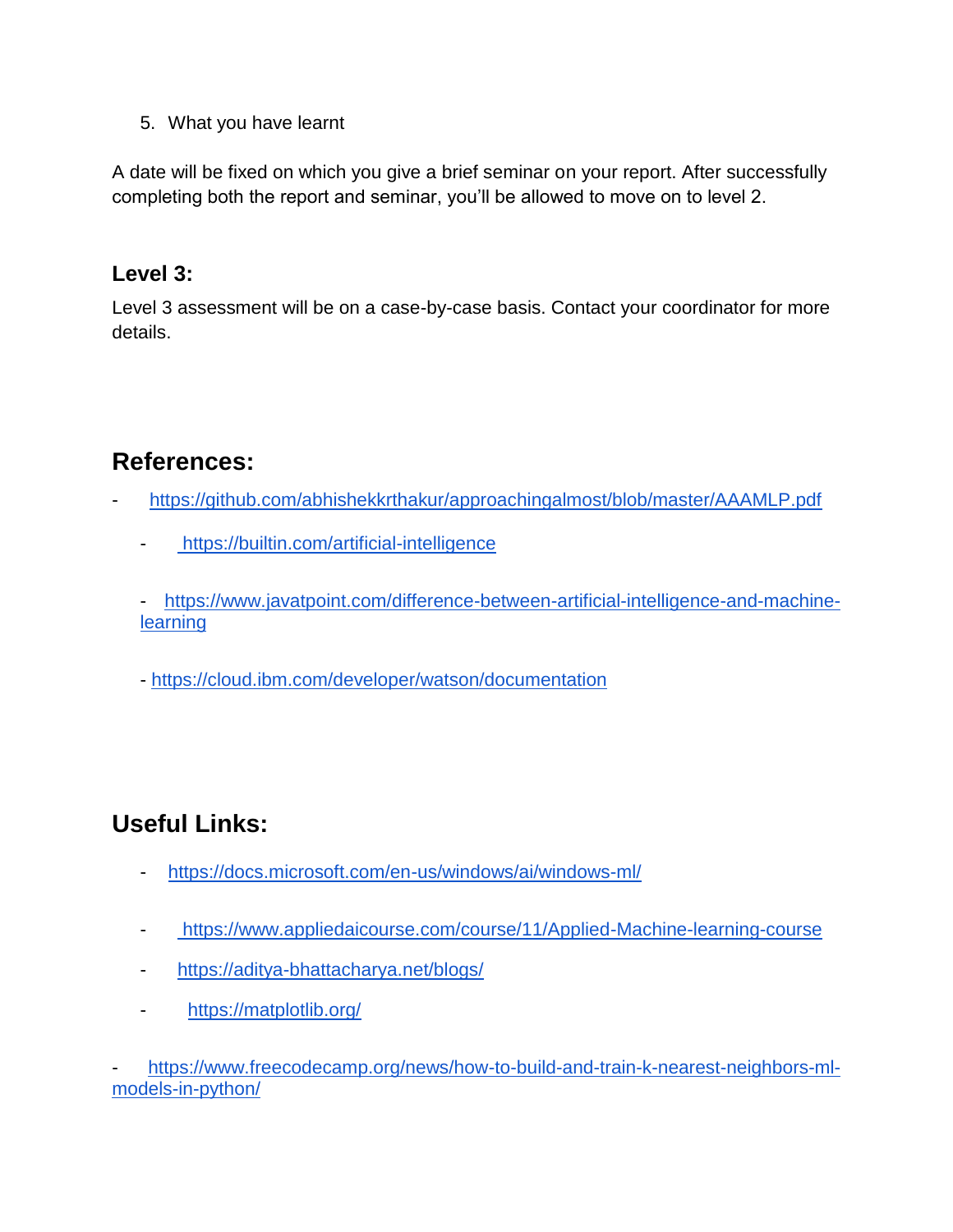## **Courses:**

- <https://www.coursera.org/learn/machine-learning>
- <https://www.coursera.org/learn/ai-for-everyone>
- <https://www.coursera.org/specializations/tensorflow-data-and-deployment>
- <https://www.coursera.org/specializations/mathematics-machine-learning>
- <https://www.coursera.org/professional-certificates/google-data-analytics>
- <https://www.coursera.org/learn/ai-with-ibm-watson>
- <https://www.edx.org/course/machine-learning-with-python-a-practical-introduct>
- <https://www.edx.org/course/cs50s-introduction-to-artificial-intelligence-with-python>
- <https://www.edx.org/course/pytorch-basics-for-machine-learning>
- <https://www.coursera.org/specializations/excel-data-analytics-visualization>
- <https://www.coursera.org/specializations/data-analysis-visualization-foundations>
- <https://www.coursera.org/specializations/excel>